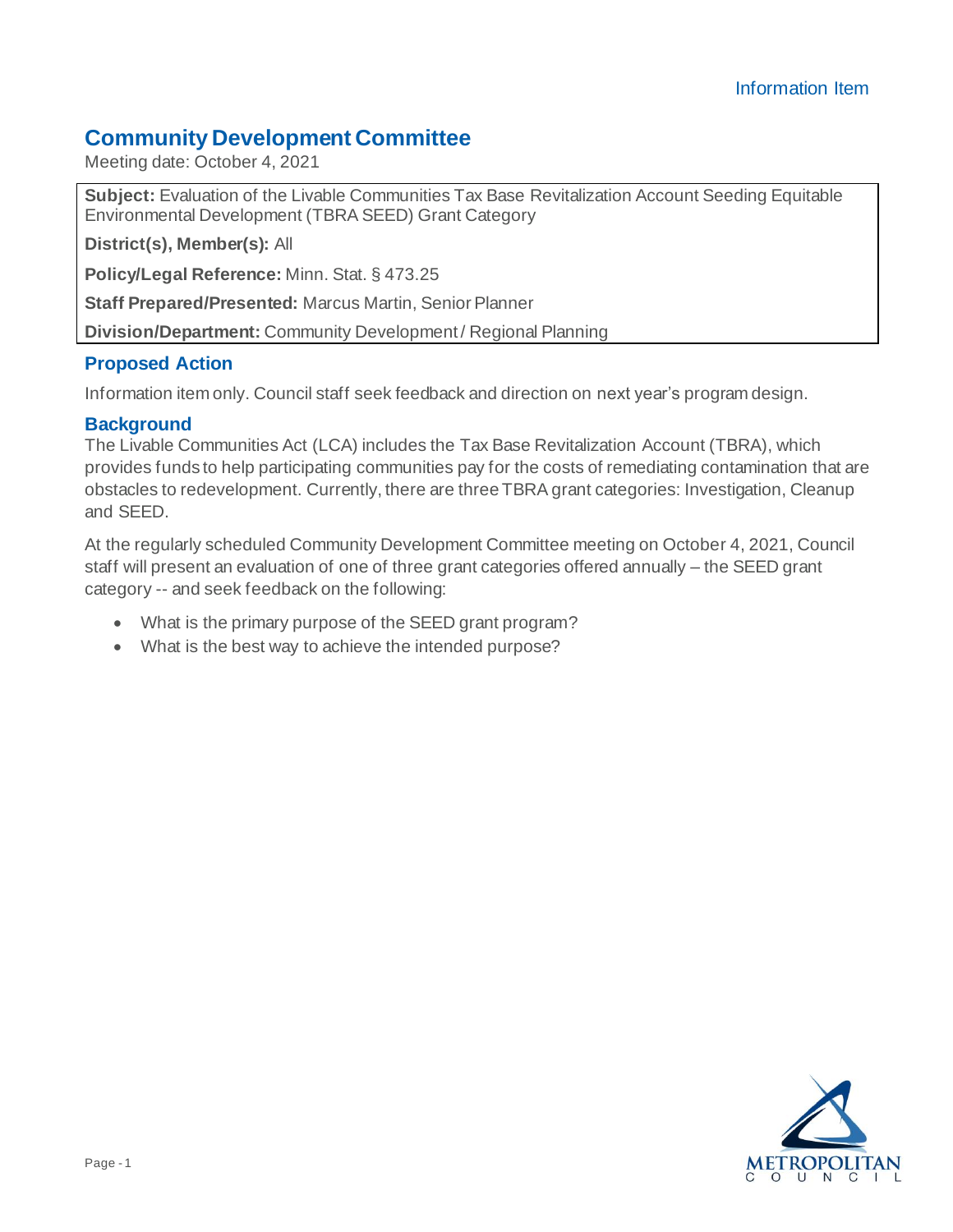# **Grant Program Overview**

# *Initial Program Guidelines and Changes*

A pilot program was started in 2015 with the original purpose to create new jobs by catalyzing redevelopment within census tracts identified as areas of concentrated poverty. A key program element included allowing grant funds to be awarded on sites with potential for redevelopment rather than an identified redevelopment project. Sites with a redevelopment project were encouraged to apply to one of the other existing TBRA grant categories.

The uses of funds were (and continue) to be limited to activities related to brownfield redevelopment in accordance with the enabling legislation. Grant activities initially focused on environmental site investigation (including asbestos and hazardous building materials surveys that may be used within existing buildings), and later added partial contamination cleanup. Brownfield redevelopment focuses on making sure new construction and renovation in areas with legacy contamination are safe and improve health by removing risks to chronic health issues.

The pilot was re-evaluated by the Community Development committee in 2017. Program changes included expanding the eligible target area slightly to properties located across the street from existing areas of concentrated poverty. The pilot was renamed Seeding Equitable Economic Development (SEED) to reflect the more permanent grant category status.

### *Grant Awards*

Since 2015, the Council has awarded 24 grants totaling \$1.6M. The funding has been spent on environmental site investigations and occasionally asbestos abatement. Requests and grants have been awarded primarily to sites in Minneapolis and Saint Paul. One grant was awarded to Hopkins. No other eligible city has requested a grant. The highest number of SEED grants awarded (7) was in the first year (2015). The highest amount awarded was the year (2018) we funded a high-cost abatement in Hopkins. Nearly 70% of the funding awarded has been spent to date.

## *Community Comments*

Council staff asked counties, cities, and community development partners for their feedback on ways to improve the program. Their comments focused on local development needs and suggestions for modest administrative changes. Comments related to local development needs included:

- Challenges of getting developer's attention at the right time
- Little or no redevelopment in target areas
- Limited or no need to deal with contaminants during redevelopment
- Interest in other redevelopment needs not directly related to contamination such as help with predevelopment planning, building condition surveys, technical support for relatively inexperienced developers, addressing demolition, poor structural soils, rebuilding after damage incurred this summer, revitalizing single-family housing stock, public infrastructure improvements, or urban agriculture
- Staff prioritization of publicly-owned sites or sites only after a redevelopment was proposed

Comments related to possible program administrative changes suggested:

- Clarifying whether sites with development interest met the "no project" eligibility condition
- Eliminating the need to choose among grant categories
- Eliminating the 25% matching costs (matching costs can be public or private sources)

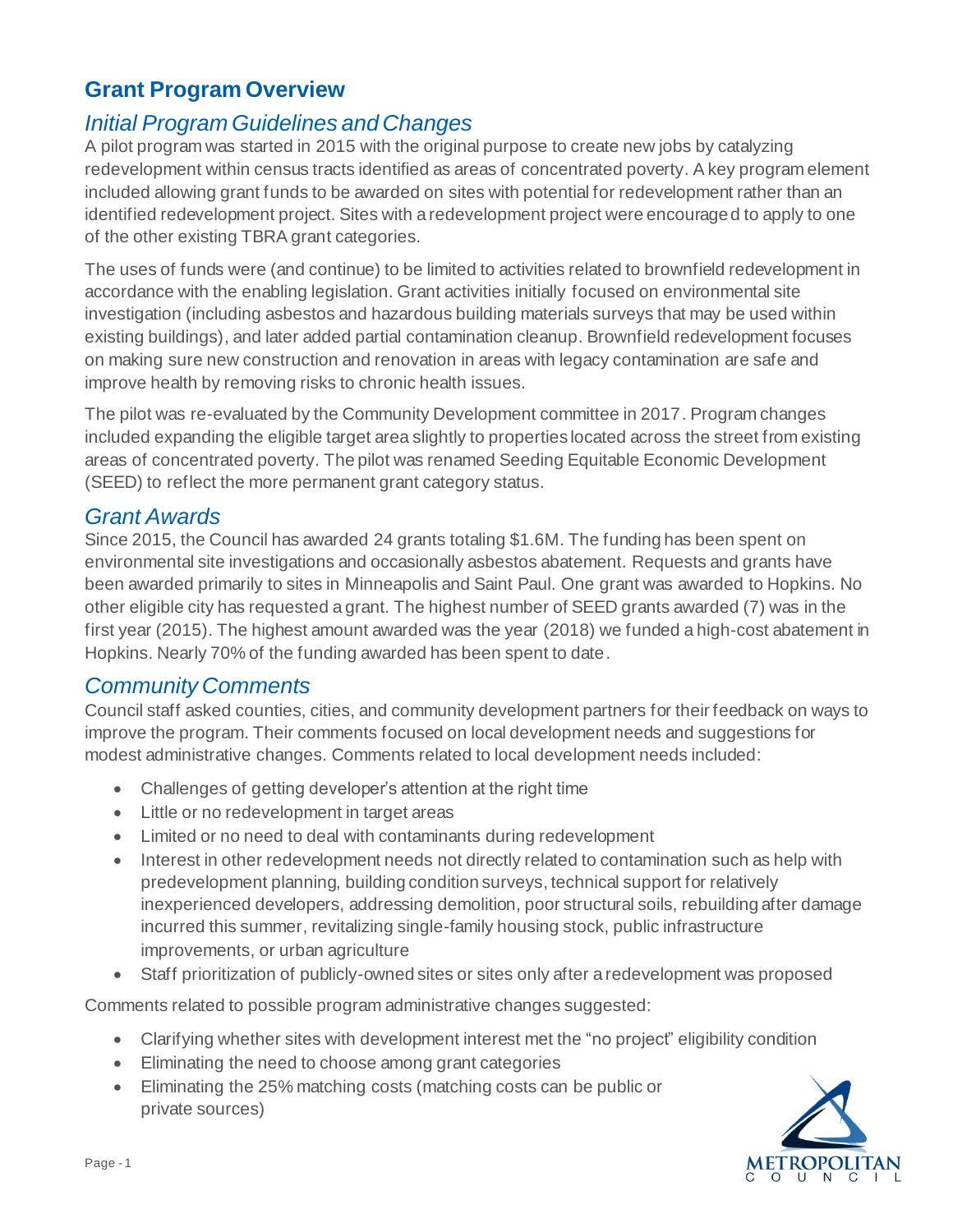## *Staff Assessment*

The grant category is accessible and focused on submarkets of need that have experienced underinvestment. Not requiring a development has allowed cities to make strategic investments, primarily on publicly-owned sites.

Demand for the grant category has been modest and has generally declined. The highest number of grants received (7) occurred in the first year the category was offered. The highest amount of funding awarded was primarily for one high-cost abatement in 2018.



This modest interest in the program may be due to the fact that significant portions of the eligible target areas are primarily residential with little history of past contamination. Because of the existing development patterns in these areas, there is low-demand for redevelopment, and in particular singlefamily lots do not have a need for SEED grants. Often not all of the grant funding available in the SEED category has been requested or spent while the regular TBRA Cleanup category is oversubscribed.

Over the past two years, staff has increased its outreach to non-profits, cooperatives, and public staff, but this has not significantly changed interest in the grant offering. To date, no sites without a developer have attracted additional investment after receiving a SEED grant.

Remediation without a redevelopment project has not been a high priority or frequent need for most of the cities with eligible target areas. Grants have been primarily used for environmental assessment, however there are other local sources for environmental investigation funding available on a rollingbasis (e.g., Hennepin County Environmental Response Fund assessments).

The grant category has not catalyzed additional redevelopment in the six years it has been available. Staff does anticipate a few sites may begin redevelopment within the next 6 to 12 months; however, there is no evidence with those projects that the SEED funding played a role in incentivizing those developments. Despite the slow pace of redevelopment, one community remarked that the program allows them to be more strategic. Redevelopment sites with significant contamination have met their needs by applying in another grant category: TBRA cleanup.